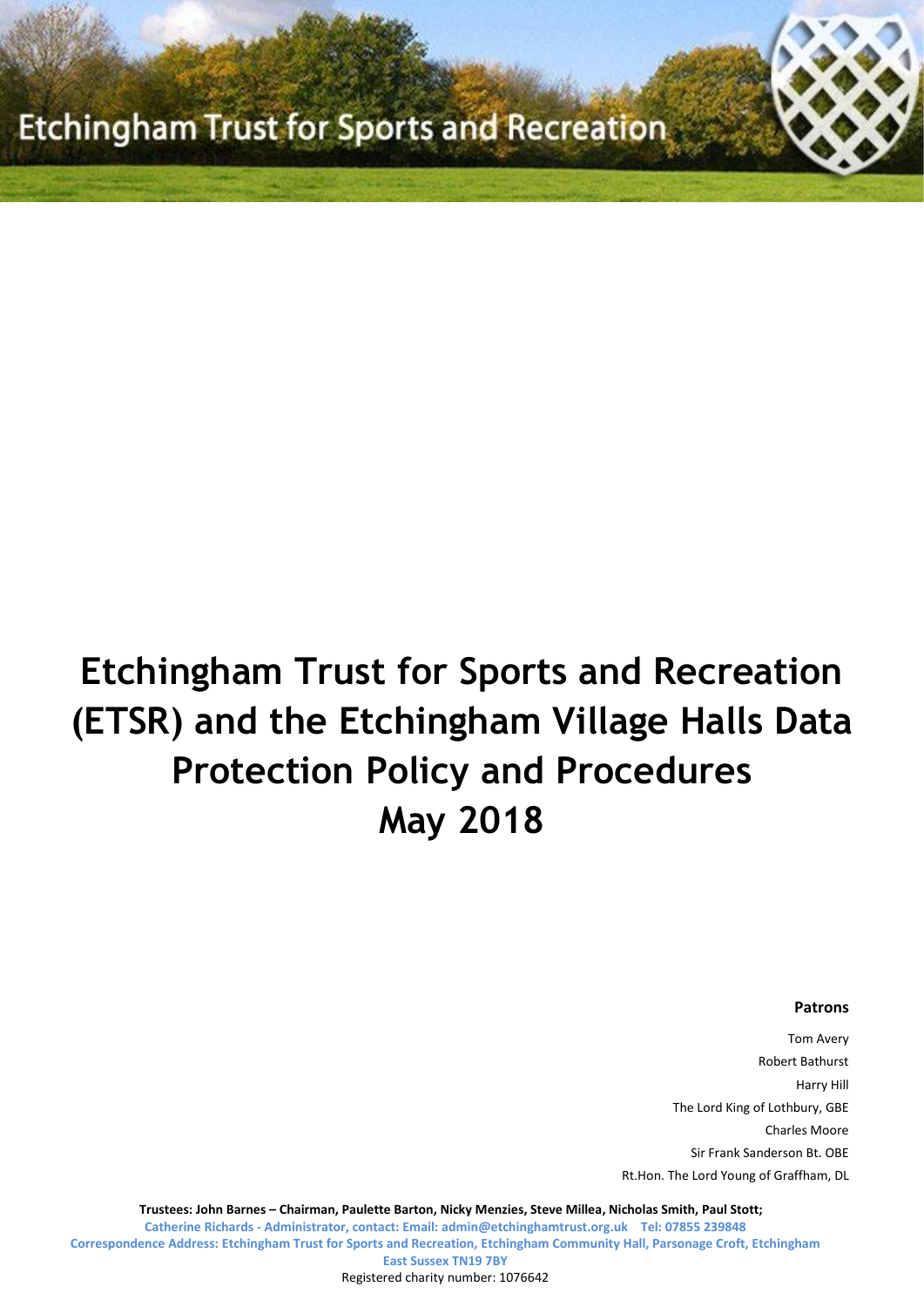# **Introduction**

ETSR and the Etchingham Village Halls are committed to a policy of protecting the rights and privacy of individuals. ETSR and the Etchingham Village Halls need to collect and use certain types of Data in order to carry on our work of managing the Etchingham Village Halls. This personal information must be collected and handled securely.

The Data Protection Act 1998 (DPA) and General Data Protection Regulations (GDPR) govern the use of information about people (personal data). Personal data can be held on computers, laptops and mobile devices, or in a manual file, and includes email, minutes of meetings, and photographs.

The charity will remain the data controller for the information held. The trustees, staff and volunteers are personally responsible for processing and using personal information in accordance with the Data Protection Act and GDPR. Trustees, staff and volunteers who have access to personal information will therefore be expected to read and comply with this policy.

# **Purpose**

The purpose of this policy is to set out the ETSR and Etchingham Village Halls commitment and procedures for protecting personal data. Trustees regard the lawful and correct treatment of personal information as very important to successful working, and to maintaining the confidence of those with whom we deal with. ETSR and the Etchingham Village Halls recognise the risks to individuals of identity theft and financial loss if personal data is lost or stolen.

The following are definitions of the terms used:

Data Controller - the trustees who collectively decide what personal information ETSR and the Etchingham Village Halls will hold and how it will be held or used.

Act - means the Data Protection Act 1998 and General Data Protection Regulations - the legislation that requires responsible behaviour by those using personal information.

Data Protection Officer – the person responsible for ensuring that ETSR and the Etchingham Village Halls follows its data protection policy and complies with the Act. NB ETSR and the Etchingham Village Halls are not required to appoint a Data Protection Officer.

Data Subject – the individual whose personal information is being held or processed by ETSR and the Etchingham Village Halls for example a donor or hirer.

'Explicit' consent – is a freely given, specific agreement by a Data Subject to the processing of personal information about her/him.

Explicit consent is needed for processing "sensitive data", which includes:

a) Racial or ethnic origin of the data subject

- b) Political opinions
- c) Religious beliefs or other beliefs of a similar nature
- d) Trade union membership
- e) Physical or mental health or condition
- f) Sexual orientation
- g) Criminal record
- h) Proceedings for any offence committed or alleged to have been committed

Information Commissioner's Office (ICO) - the ICO is responsible for implementing and overseeing the Data Protection Act 1998.

Processing – means collecting, amending, handling, storing or disclosing personal information.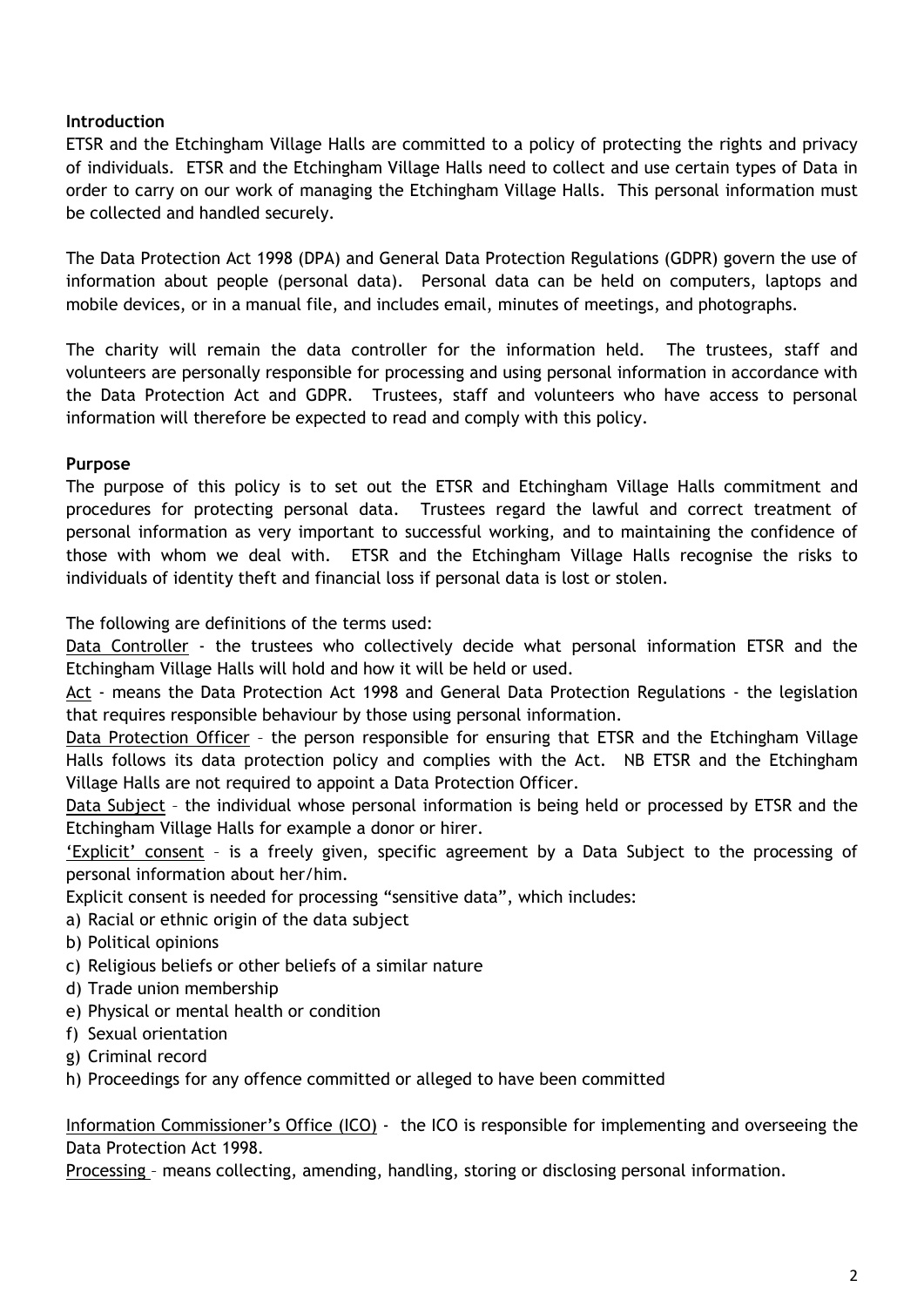Personal Information – information about living individuals that enables them to be identified – e.g. names, addresses, telephone numbers and email addresses. It does not apply to information about organisations, companies and agencies but applies to named persons, such as individual volunteers.

# **The Data Protection Act**

This contains 8 principles for processing personal data with which ETSR and the Etchingham Village Halls must comply.

Personal data:

- 1. Shall be processed fairly and lawfully and, in particular, shall not be processed unless specific conditions are met,
- 2. Shall be obtained only for one or more of the purposes specified in the Act, and shall not be processed in any manner incompatible with that purpose or those purposes,
- 3. Shall be adequate, relevant and not excessive in relation to those purpose(s).
- 4. Shall be accurate and, where necessary, kept up to date,
- 5. Shall not be kept for longer than is necessary,
- 6. Shall be processed in accordance with the rights of data subjects under the Act,
- 7. Shall be kept secure by the ETSR who takes appropriate technical and other measures to prevent unauthorised or unlawful processing or accidental loss or destruction of, or damage to, personal information,
- 8. Shall not be transferred to a country or territory outside the European Economic Area unless that country or territory ensures an adequate level of protection for the rights and freedoms of data subjects in relation to the processing of personal information.

#### **Applying the Data Protection Act within the charity**

ETSR and the Etchingham Village Halls will let people know why we are collecting their data, which is for the for the purposes of managing the hall, its bookings and finances, running and marketing events at the hall, staff employment and its fundraising activities. It is our responsibility to ensure the data is only used for this purpose. Access to personal information will be limited to trustees, staff and volunteers.

# **Correcting data**

Individuals have a right to make a Subject Access Request (SAR) to find out whether ETSR and the Etchingham Village Halls holds their personal data, where, what it is used for and to have data corrected if it is wrong, to prevent use which is causing them damage or distress, or to stop marketing information being sent to them. Any SAR must be dealt with within 30 days. Steps must first be taken to confirm the identity of the individual before providing information, requiring both photo identification e.g. passport and confirmation of address e.g. recent utility bill, bank or credit card statement.

# **Responsibilities**

ETSR is the Data Controller under the Act, and is legally responsible for complying with Act, which means that it determines what purposes personal information held will be used for.

The management committee will take into account legal requirements and ensure that it is properly implemented, and will through appropriate management, strict application of criteria and controls: a) Collect and use information fairly.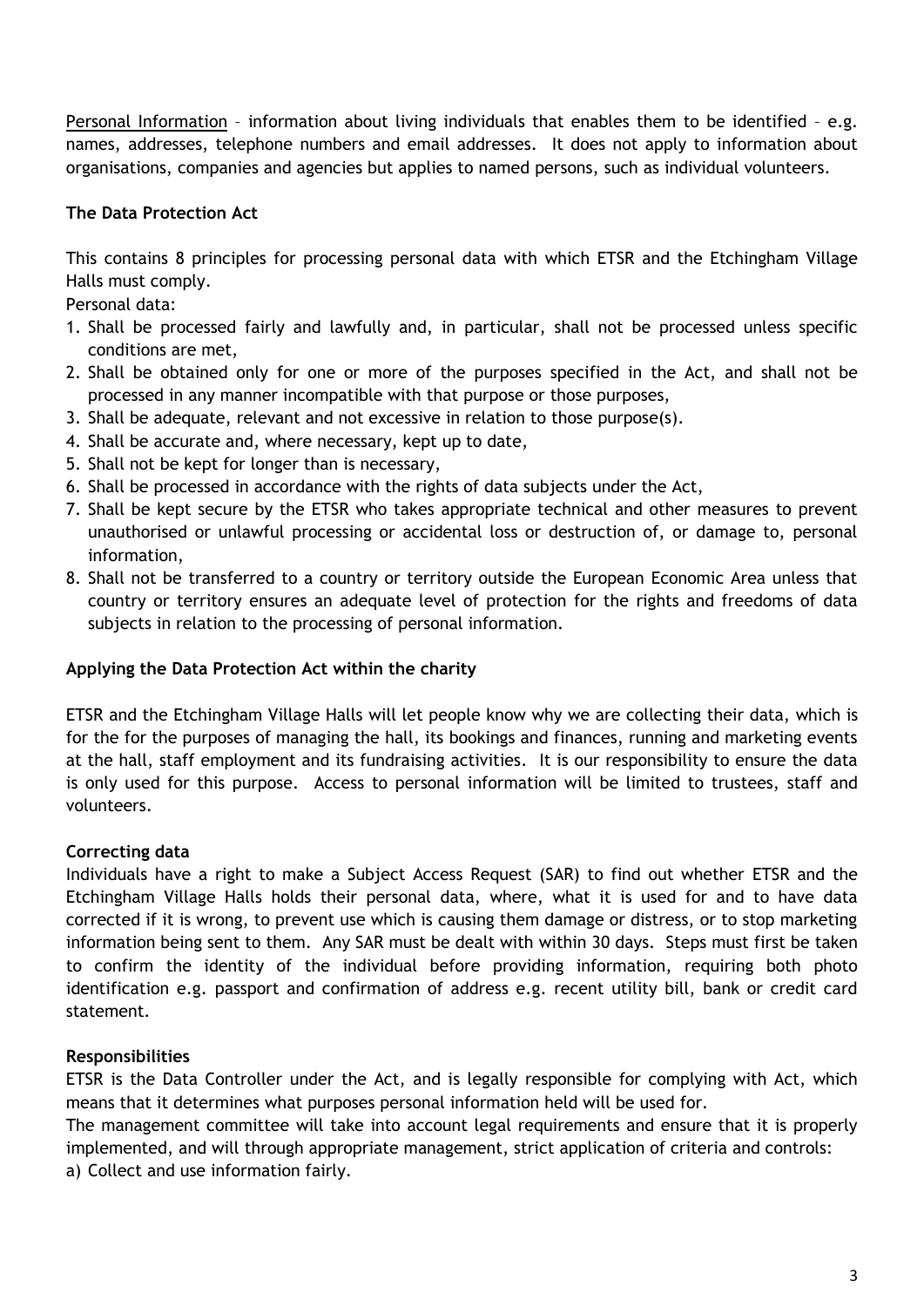- b) Specify the purposes for which information is used.
- c) Collect and process appropriate information, and only to the extent that it is needed to fulfil its operational needs or to comply with any legal requirements.
- d) Ensure the quality of information used.
- e) Ensure the rights of people about whom information is held, can be exercised under the Act. **These include:** 
	- i) The right to be informed that processing is undertaken.
	- ii) The right of access to one's personal information.
	- iii)The right to prevent processing in certain circumstances,
	- iv) the right to correct, rectify, block or erase information which is regarded as wrong information.
- f) Take appropriate technical and organisational security measures to safeguard personal information,
- g) Ensure that personal information is not transferred abroad without suitable safeguards,
- h) Treat people justly and fairly whatever their age, religion, disability, gender, sexual orientation or ethnicity when dealing with requests for information,
- i) Set out clear procedures for responding to requests for information.

All trustees, staff and volunteers are aware that a breach of the rules and procedures identified in this policy may lead to action being taken against them.

ETSR will be responsible for ensuring that the policy is implemented and will have overall responsibility for:

- a) Everyone processing personal information understands that they are contractually responsible for following good data protection practice
- b) Everyone processing personal information is appropriately trained to do so
- c) Everyone processing personal information is appropriately supervised
- d) Anybody wanting to make enquiries about handling personal information knows what to do
- e) Dealing promptly and courteously with any enquiries about handling personal information
- f) Describe clearly how the charity handles personal information
- g) Will regularly review and audit the ways it holds, manages and uses personal information
- h) Will regularly assess and evaluate its methods and performance in relation to handling personal information.

This policy will be updated as necessary to reflect best practice in data management, security and control and to ensure compliance with any changes or amendments made to the Data Protection Act 1998.

In case of any queries or questions in relation to this policy please contact ETSR.

# **Procedures for Handling Data and Data Security**

ETSR and the Etchingham Village Halls has a duty to ensure that appropriate technical and organisational measures and training are taken to prevent:

- Unauthorised or unlawful processing of personal data
- Unauthorised disclosure of personal data
- Accidental loss of personal data

All trustees, staff and volunteers must therefore ensure that personal data is dealt with properly no matter how it is collected, recorded or used. This applies whether or not the information is held on paper, in a computer or recorded by some other means e.g. tablet or mobile phone.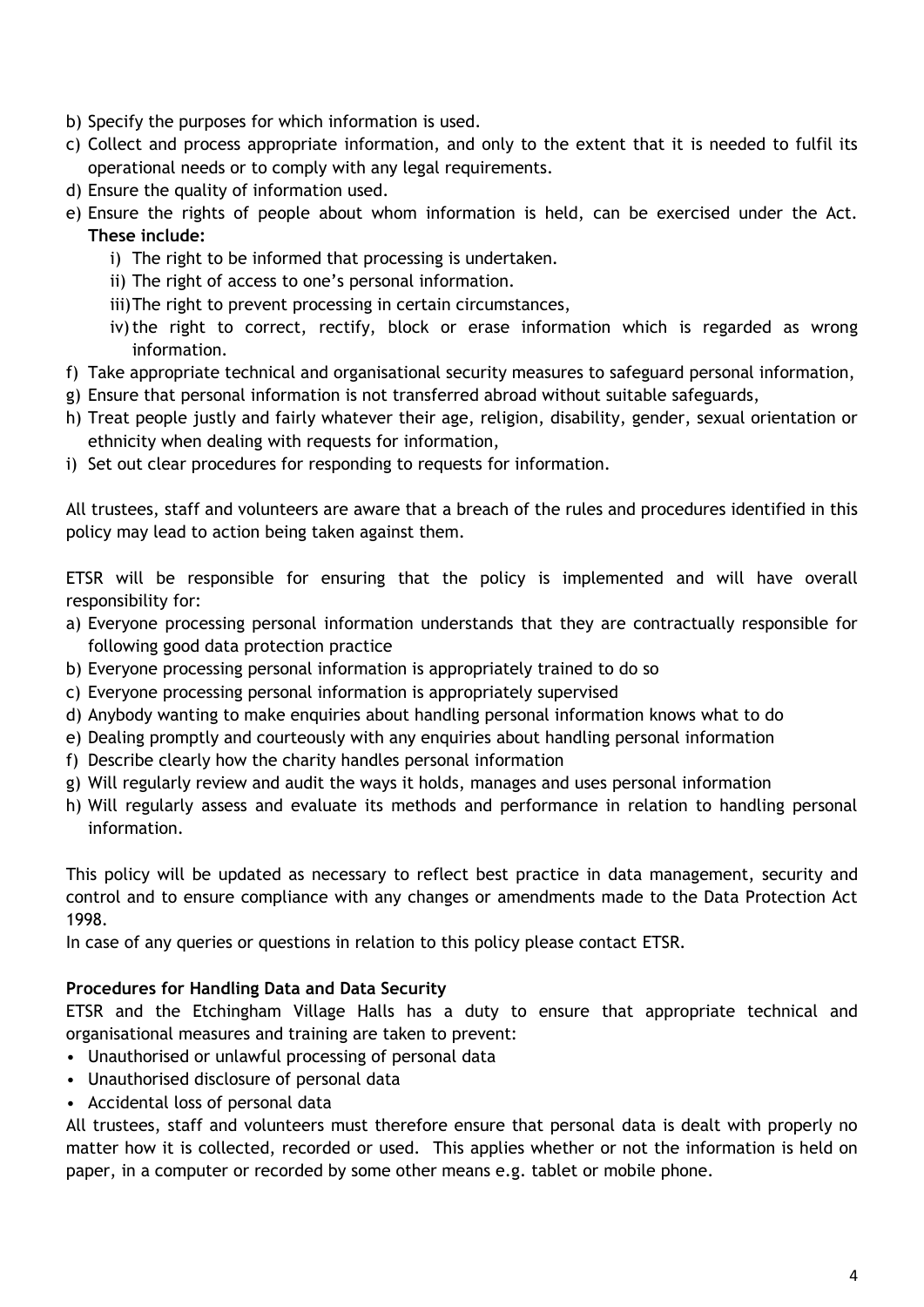Personal data relates to data of living individuals who can be identified from that data and use of that data could cause an individual damage or distress. This does not mean that mentioning someone's name in a document comprises personal data; however, combining various data elements such as a person's name and salary or religious beliefs etc. would be classed as personal data, and falls within the scope of the DPA. It is therefore important that all staff consider any information (which is not otherwise in the public domain) that can be used to identify an individual as personal data and observe the guidance given below.

# **Privacy Notice and Consent Policy**

The private notice and consent policy are as follows:

The Etchingham Village Halls and the Etchingham Trust for Sports and Recreation (ETSR) uses personal data for the purposes of managing the hall, its bookings and finances, running and marketing events at the hall, staff employment and its fundraising activities. Data may be retained for up to 7 years for accounts purposes and for longer where required by the hall's insurers. If you would like to find out more about how we use your personal data or want to see a copy of information about you that we hold, please contact the ETSR administrator.

ETSR and the Etchingham Village Halls will not be using consent forms at this time.

# **Operational Guidance**

Email:

All trustees, staff and volunteers should consider whether an email (both incoming and outgoing) will need to be kept as an official record. If the email needs to be retained it should be saved into the appropriate folder or printed and stored securely.

Remember, emails that contain personal information no longer required for operational use, should be deleted from the personal mailbox and any "deleted items" box.

# Phone Calls:

Phone calls can lead to unauthorised use or disclosure of personal information and the following precautions should be taken:

- Personal information should not be given out over the telephone unless you have no doubts as to the caller's identity and the information requested is innocuous.
- If you have any doubts, ask the caller to put their enquiry in writing.
- If you receive a phone call asking for personal information to be checked or confirmed be aware that the call may come from someone impersonating someone with a right of access.

# Laptops and Portable Devices:

All laptops and portable devices that hold data containing personal information must be protected with a suitable encryption program (password).

Ensure your laptop is locked (password protected) when left unattended, even for short periods of time.

When travelling in a car, make sure the laptop is out of sight, preferably in the boot.

If you have to leave your laptop in an unattended vehicle at any time, put it in the boot and ensure all doors are locked and any alarm set.

Never leave laptops or portable devices in your vehicle overnight.

Do not leave laptops or portable devices unattended in restaurants or bars, or any other venue.

When travelling on public transport, keep laptops and portable devices with you at all times, do not leave them in luggage racks or even on the floor alongside you.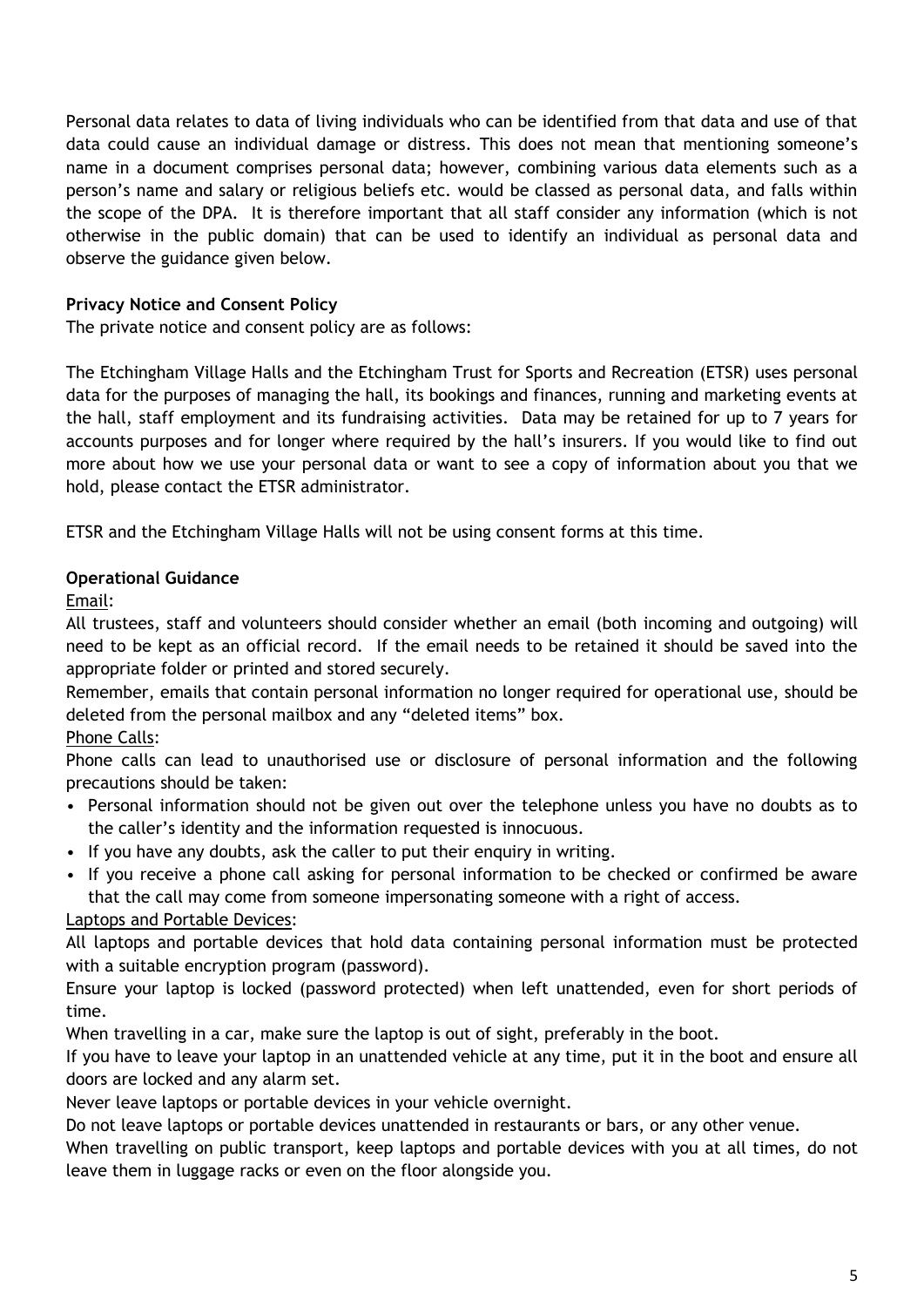#### **Data Security and Storage**:

Store as little personal data as possible on your computer or laptop; only keep those files that are essential. Personal data received on disk or memory stick should be saved to the relevant file on the server or laptop. The disk or memory stick should then be securely returned (if applicable), safely stored or wiped and securely disposed of.

Always lock (password protect) your computer or laptop when left unattended.

#### **Passwords:**

Do not use passwords that are easy to guess. All your passwords should contain both upper and lowercase letters and preferably contain some numbers. Ideally passwords should be 6 characters or more in length.

Protect Your Password:

- Common sense rules for passwords are: do not give out your password
- Do not write your password somewhere on your laptop
- Do not keep it written on something stored in the laptop case.

#### **Data Storage:**

Personal data will be stored securely and will only be accessible to authorised volunteers or staff. Information will be stored for only as long as it is needed or required by statute and will be disposed of appropriately. For financial records this will be up to 7 years. For employee records see below. Archival material such as minutes and legal documents will be stored indefinitely. Other correspondence and emails will be disposed of when no longer required or when trustees, staff or volunteers retire.

All personal data held for the organisation must be non-recoverable from any computer which has been passed on/sold to a third party.

#### **Information Regarding Employees or Former Employees:**

Information regarding an employee or a former employee, will be kept indefinitely. If something occurs years later it might be necessary to refer back to a job application or other document to check what was disclosed earlier, in order that trustees comply with their obligations e.g. regarding employment law, taxation, pensions or insurance.

#### **Accident Book:**

This will be checked regularly. Any page which has been completed will be removed, appropriate action taken and the page filed securely.

#### **Data Subject Access Requests:**

ETSR and the Etchingham Village Halls may occasionally need to share data with other agencies such as the local authority, funding bodies and other voluntary agencies in circumstances which are not in furtherance of the management of the charity. The circumstances where the law allows the charity to disclose data (including sensitive data) without the data subject's consent are:

- a) Carrying out a legal duty or as authorised by the Secretary of State Protecting vital interests of a Data Subject or other person e..g. child protection
- b) The Data Subject has already made the information public
- c) Conducting any legal proceedings, obtaining legal advice or defending any legal rights
- d) Monitoring for equal opportunities purposes i.e. race, disability or religion